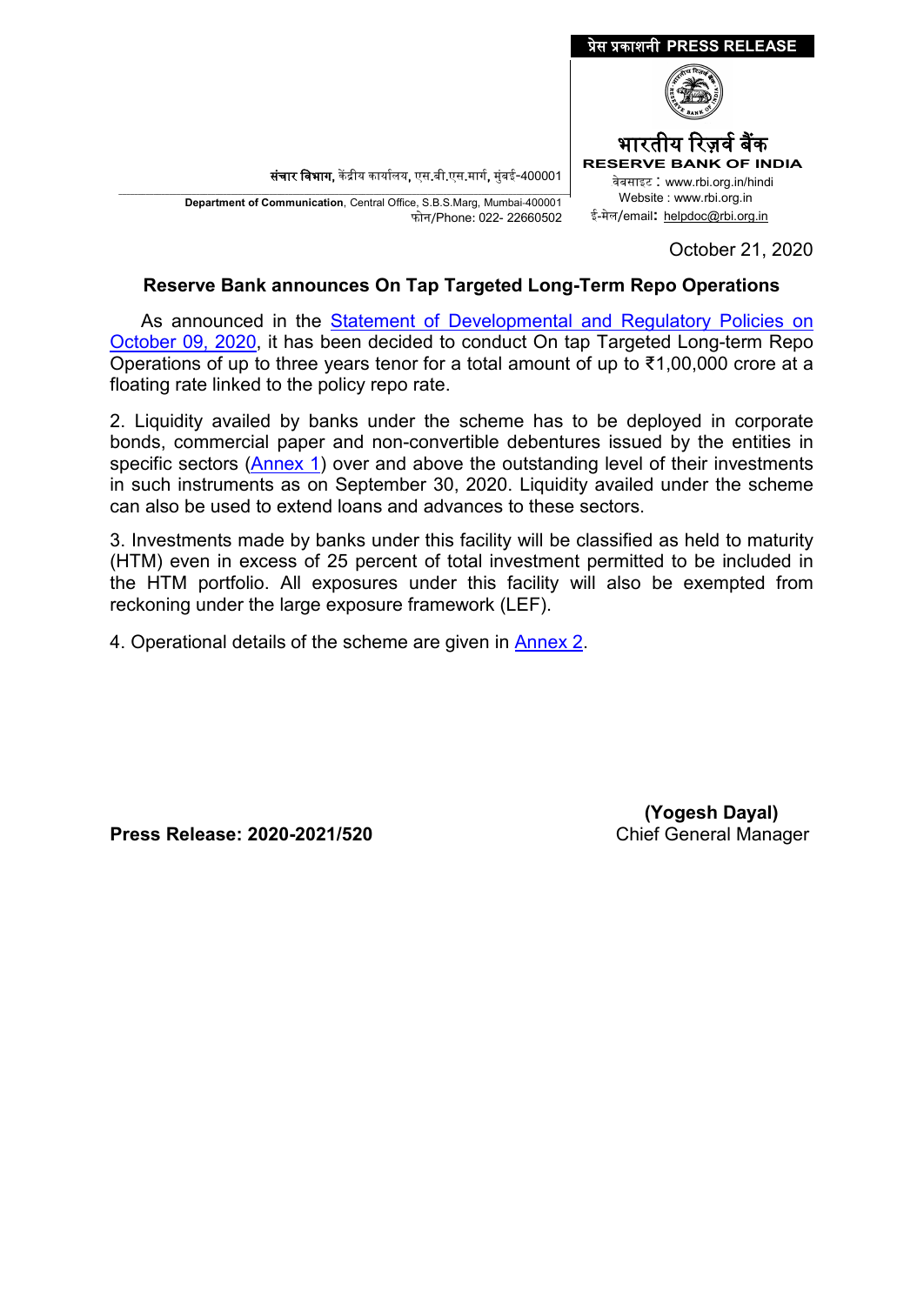#### **Annex 1**

# <span id="page-1-0"></span>**List of Eligible Sectors for Deployment of Funds Availed under On Tap TLTRO**

- a) Agriculture
- b) Agri-Infrastructure
- c) Secured Retail
- d) Micro, Small and Medium Enterprises (MSMEs)
- e) Drugs, Pharmaceuticals and Healthcare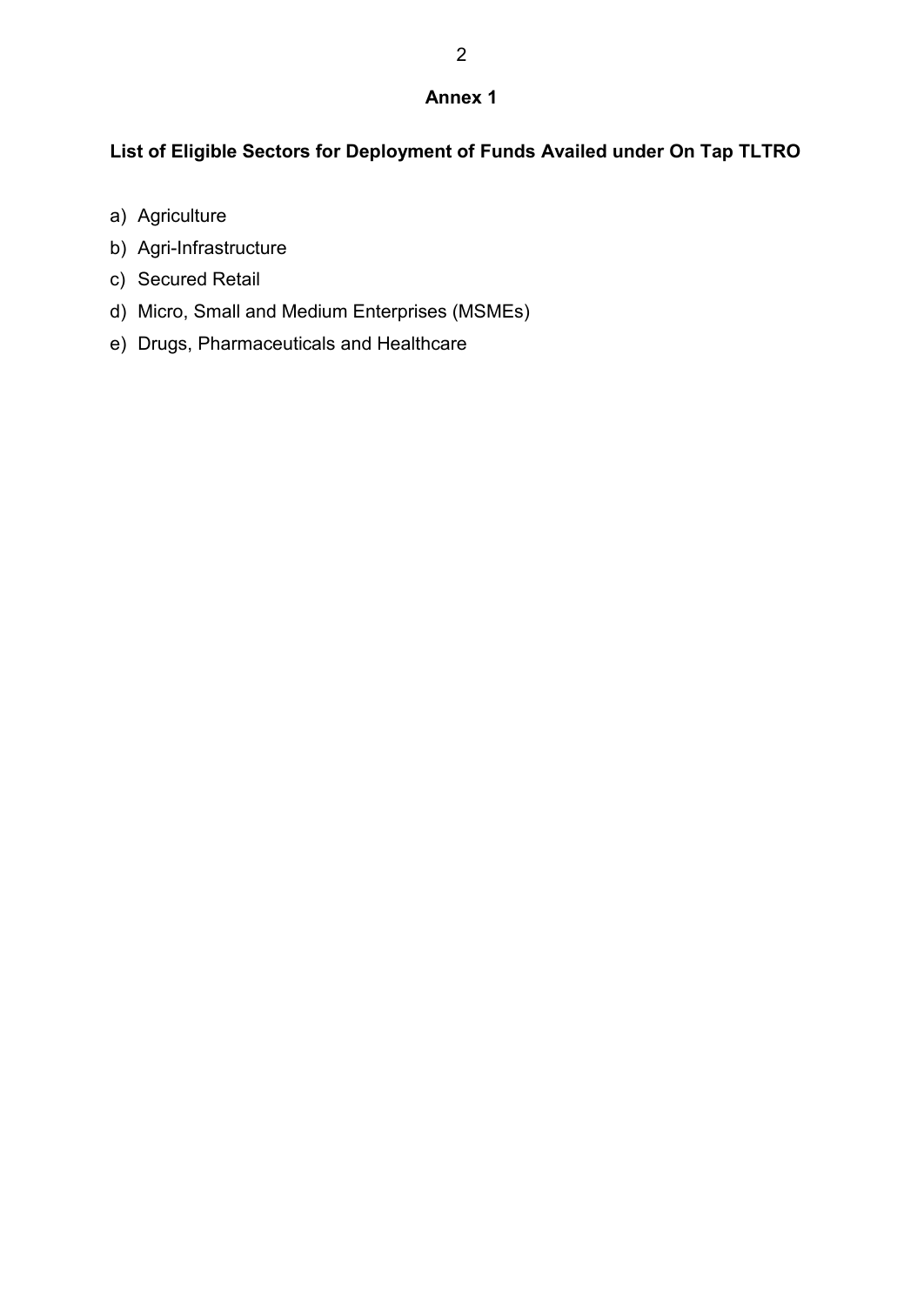#### **Annex 2**

<span id="page-2-0"></span>The operational details of the On Tap TLTRO scheme are as under:

- a) The Scheme will remain operational from October 22, 2020 till March 31, 2021.
- b) All banks eligible under the Liquidity Adjustment Facility (LAF) can participate in the Scheme.
- c) The Scheme will be operationalised on tap. Banks can place requests for funds in the format enclosed in [Annex 3.](#page-3-0) The Reserve Bank will aggregate all such requests received and release funds every Monday (on the subsequent working day if Monday is a holiday) by initiating a 3-year repo contract with the requesting bank.
- d) If a bank places multiple requests during the week, all such requests will be aggregated, and a single repo contract will be created on the date of operation.
- e) In case the requested amount exceeds the remaining amount under the scheme on the date of operation, the remaining amount will be distributed on pro-rata basis among all the eligible requests.
- f) The Reserve Bank reserves the right to decide the quantum of allotment and / or accept/reject any or all the requests, either wholly/partially, without assigning any reason thereof.
- g) The eligible collateral and margin requirements will remain the same as applicable for LAF operations. The requesting bank must ensure that sufficient amount of securities is available in its Repo constituent account on the date of operation.
- h) The amount utilised under the Scheme will be informed to market participants in the Money Market Operations (MMO) press release.
- i) All other terms and conditions will remain same as the TLTRO scheme, including the clarifications issued in the form of Frequently Asked Questions (FAQs) on the subject.
- j) All queries/clarifications regarding operational aspects of the facility may be directed to the Financial Markets Operations Department through e-mail and/or telephone (022-22630982). All technical issues may be directed to the e-Kuber Helpdesk through email [\(ekuberhelpdesk@rbi.org.in](mailto:ekuberhelpdesk@rbi.org.in) with a copy to [laffmd@rbi.org.in\)](mailto:laffmd@rbi.org.in) and/or telephone (022-27595662/67/022-27595591 /92/93/94).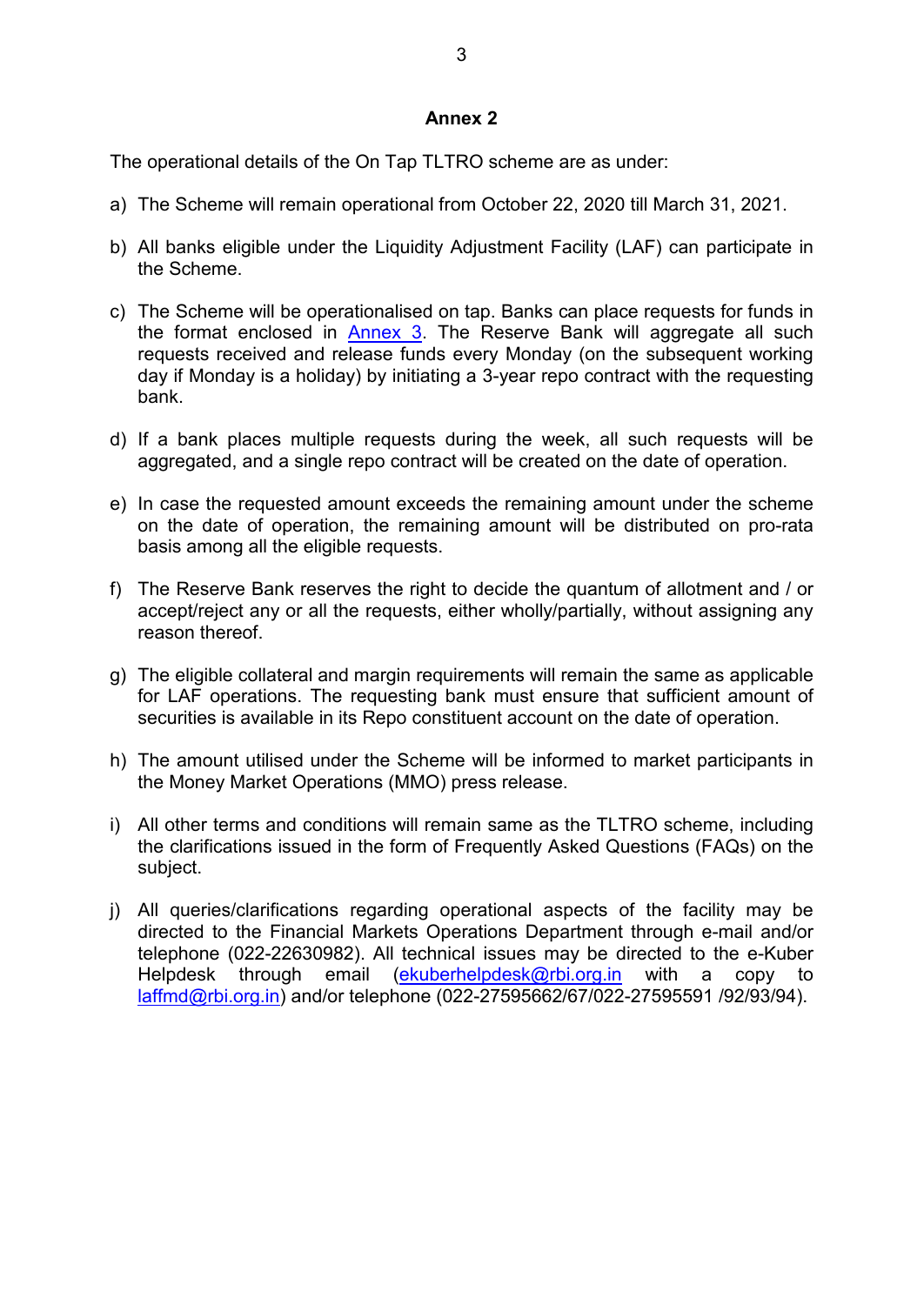#### <span id="page-3-0"></span>**REQUEST FORM FOR AVAILING FUNDS UNDER ON TAP TLTRO**

The Chief General Manager Financial Markets Operations Department Reserve Bank of India Mumbai

Dear Sir,

## **Tender for On Tap TLTRO Scheme**

**I/We the undersigned hereby submit request for availing funds under On Tap TLTRO conducted by the Reserve Bank of India in terms of press release……….………dated October …., 2020.**

## **2. The details of our request are as under:**

| A  | Name of the bank                |  |
|----|---------------------------------|--|
| B  | <b>Bid</b><br>the<br>Date<br>0f |  |
|    | <b>Submission</b>               |  |
| C  | Date of Settlement (first-      |  |
|    | leg)                            |  |
| D  | <b>Bid Amount</b><br>In.        |  |
|    | figures:                        |  |
|    | In                              |  |
|    | words:                          |  |
|    |                                 |  |
| E. | Name of the<br>contact          |  |
|    | mobile<br>and<br>person         |  |
|    | number                          |  |
| F  | <b>Email/Fax No.</b>            |  |
| G  | Repo Constituent SGL a/c        |  |
|    | no.                             |  |
| H  | Current A/c no.                 |  |
|    |                                 |  |

## **3. Undertakings**

- a) The funds availed under the auction shall be deployed in the manner as notified under the Scheme.
- b) I/We agree to abide by all terms and conditions as applicable to the scheme and any other instruction/communication received in this regard in any manner from Reserve Bank of India.